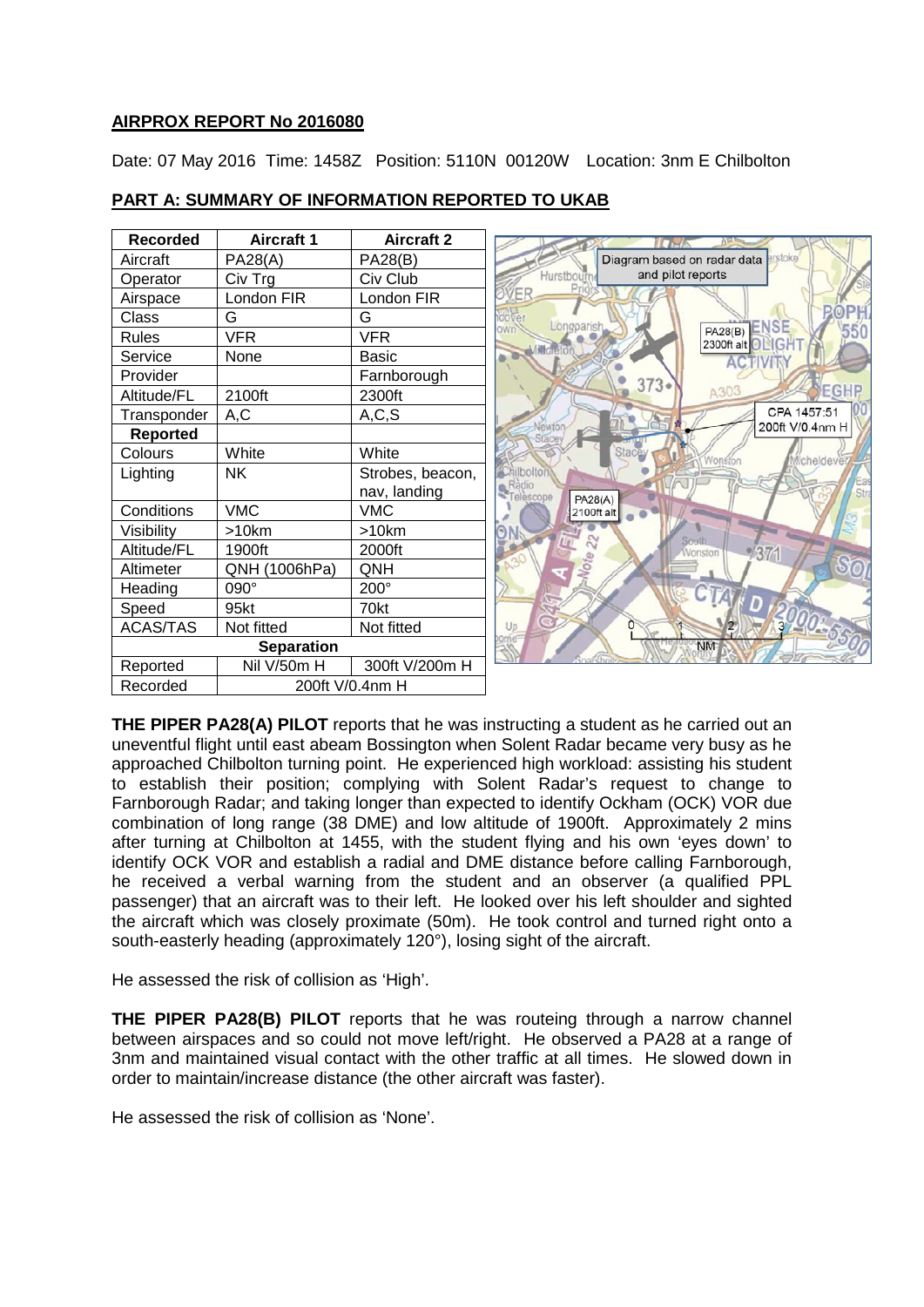#### **Factual Background**

The weather at Southampton was recorded as follows:

EGHI 071450Z 15010KT 100V200 9999 FEW045 FEW047TCU 18/10 Q1005=

#### **Analysis and Investigation**

### **CAA ATSI**

Neither aircraft was positively identified on the radar replay, however the RAF Radar Analysis Cell (RAC) obtained information from Southampton and Farnborough ATC which identified the subject aircraft as having been allocated the transponder codes observed in that area at the time of the Airprox report. PA28(A) was transponding 3660, although its pilot was no longer in contact with an ATC unit, and PA28(B) was transponding 0432. PA28(B)'s pilot had been given a Traffic Service on initial contact with Farnborough Radar, with reduced Traffic Information due to traffic intensity, this was later changed to a Basic Service before the time of the Airprox as Farnborough was losing radar contact with the aircraft due to its range from the radar.

At 1457:34 PA28(A) was observed making a right turn from an east-north-easterly track onto a south-easterly track, with PA28(B) tracking towards it (Figure 1).



Figure 1 – Swanwick MRT - 1457:34.

The only measureable CPA during this period was at 1457:56 when the aircraft were 0.4nm laterally and 200ft vertically apart, at which point PA28(A) was observed making a further right turn onto a south south-easterly track (Figure 2).



Figure 2 – Swanwick MRT – 1457:56.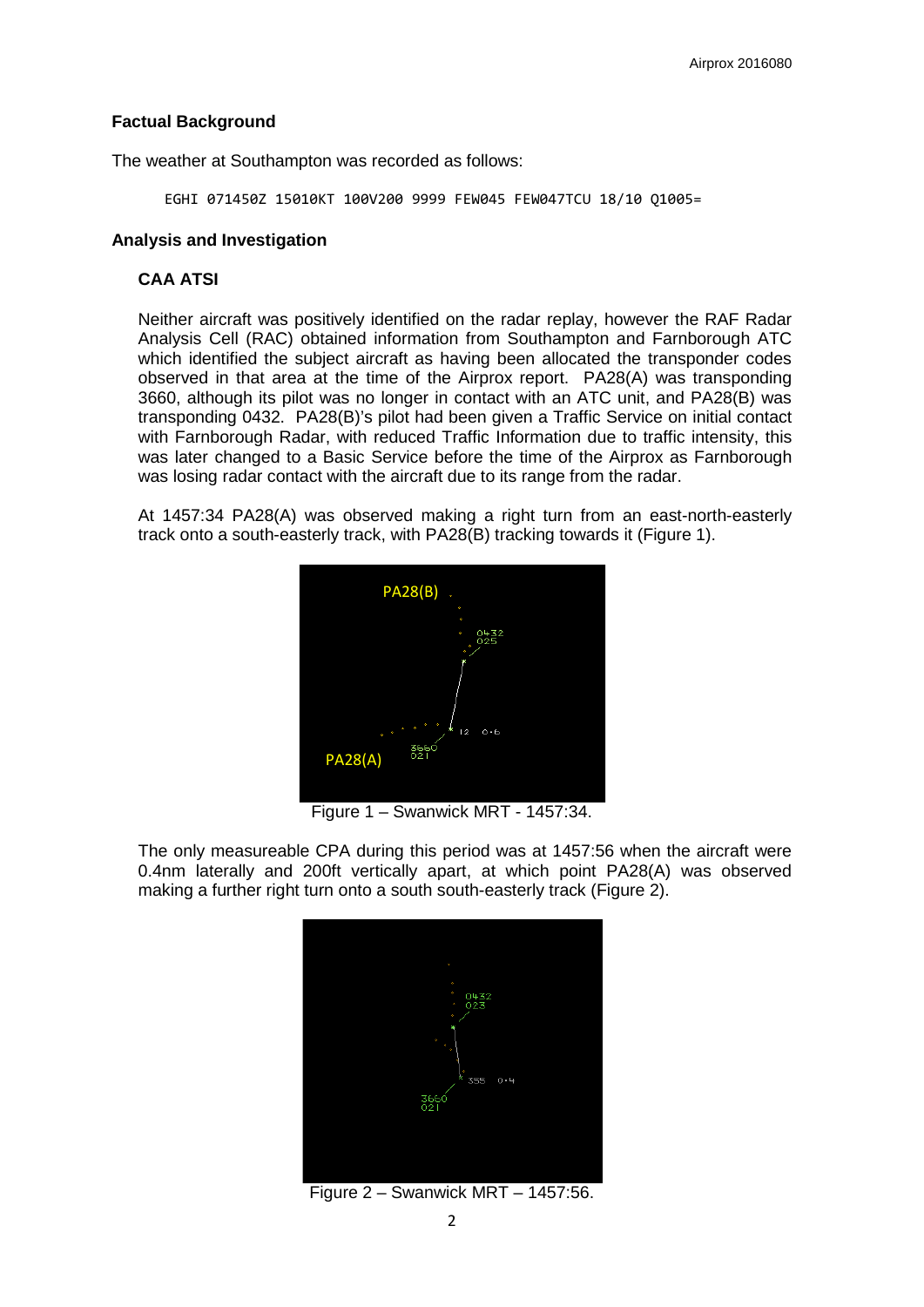PA28(B) then followed PA28(A) in trail with separation constantly increasing until PA28(B) disappeared from radar (Figure 3).





At 1458:30 PA28(A) was observed in another right-turn onto a south-westerly track. Coincidently, a primary radar contact appeared 0.5nm to the north of PA28(A) maintaining a southerly track, (Figure 4) but which disappeared a few seconds later.

## **UKAB Secretariat**

The PA28(A) and PA28(B) pilots shared an equal responsibility for collision avoidance and not to operate in such proximity to other aircraft as to create a collision hazard<sup>[1](#page-2-0)</sup>. If the incident geometry is considered as converging then PA28(B) pilot was required to give way to PA28(A), which he did.

# **Summary**

An Airprox was reported when PA28(A) and PA28(B) flew into proximity at 1458 on Saturday  $7<sup>th</sup>$  May 2016. Both pilots were operating under VFR in VMC, the PA28(B) pilot was in receipt of a Basic Service from Farnborough, the PA28(A) pilot was in the process of changing frequency from Solent to Farnborough Radar, but had not made contact at the time of the Airprox. PA28(B)'s pilot reported seeing PA28(A) at 3nm and kept visual contact. PA28(A)'s pilot reported observing PA28(B) 50m behind on his left and turned away. Minimum separation recorded was 200ft vertically and 0.4nm horizontally.

# **PART B: SUMMARY OF THE BOARD'S DISCUSSIONS**

Information available included reports from both pilots, area radar and RTF recordings and reports from the appropriate ATC and operating authorities.

The Board noted that both pilots had been operating under VFR in VMC in Class G airspace and that neither pilot had been in receipt of a Radar Service at the time of the Airprox: the pilot of PA28(A) had been switching between Solent Radar and Farnborough LARS; and the pilot of PA28(B) had been in receipt of a Traffic Service from Farnborough but this had been reduced to a Basic Service because the aircraft had flown outside the coverage of Farnborough's radar. Members opined that, although he would have

<span id="page-2-0"></span>**<sup>.</sup>** <sup>1</sup> SERA.3205 Proximity.